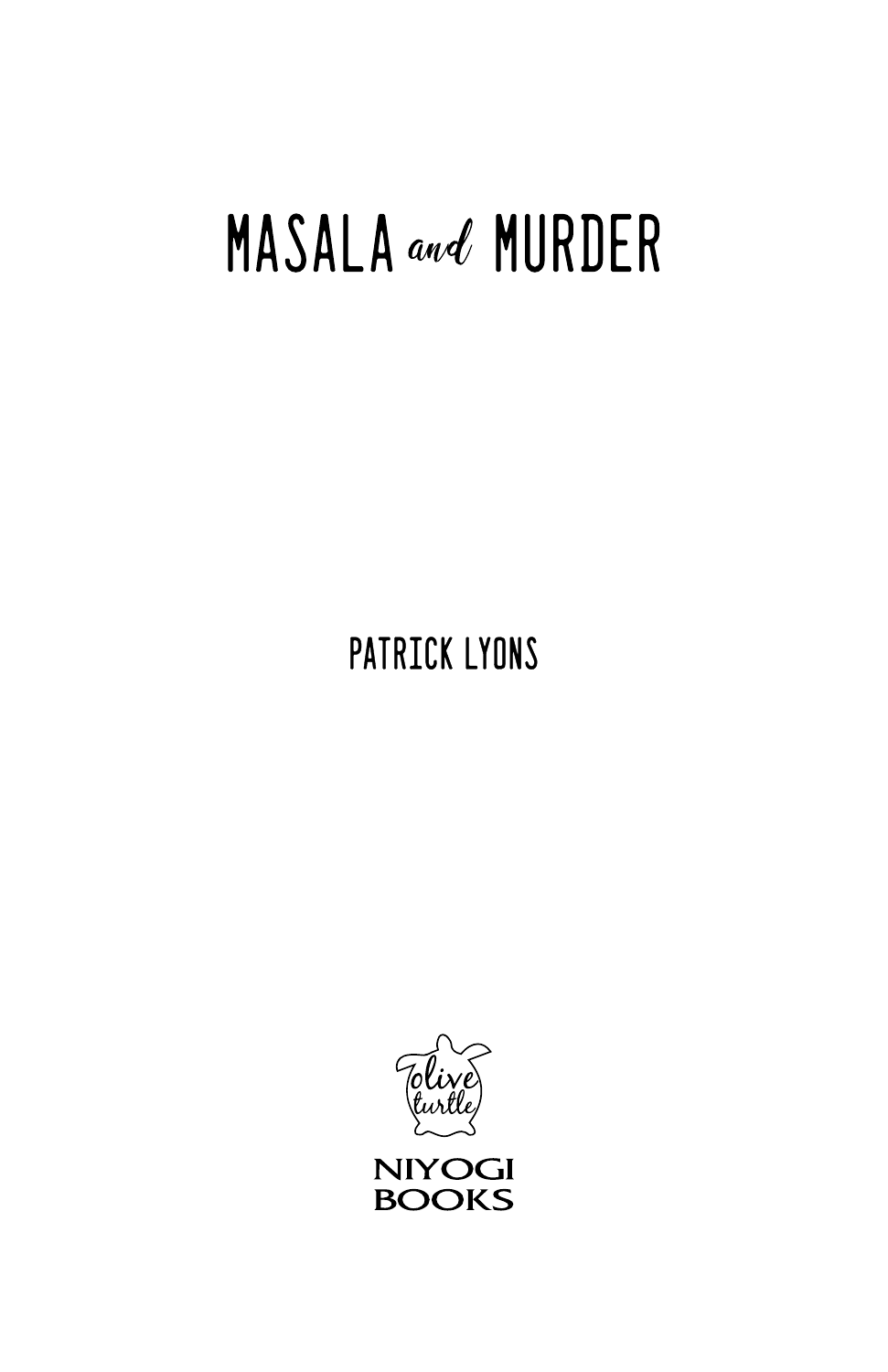#### Published by **NIYOGI BOOKS**

Block D, Building No. 77, Okhla Industrial Area, Phase-I, New Delhi-110 020, INDIA Tel: 91-11-26816301, 26818960 Email: niyogibooks@gmail.com Website: www.niyogibooksindia.com

Text © Patrick Lyons

Editor: Arkaprabha Biswas Design: Shashi Bhushan Prasad Cover design: Misha Oberoi

ISBN: 978-93-91125-15-8 Publication: 2021

This is a work of fiction. The names, characters and incidents portrayed in it are the work of the author's imagination. Any resemblance to actual persons, living or dead, events or localities, is entirely coincidental.

All rights are reserved. No part of this publication may be reproduced or transmitted in any form or by any means, electronic or mechanical, including photocopying, recording or by any information storage and retrieval system without prior written permission and consent of the Publisher.

Printed at: Niyogi Offset Pvt. Ltd., New Delhi, India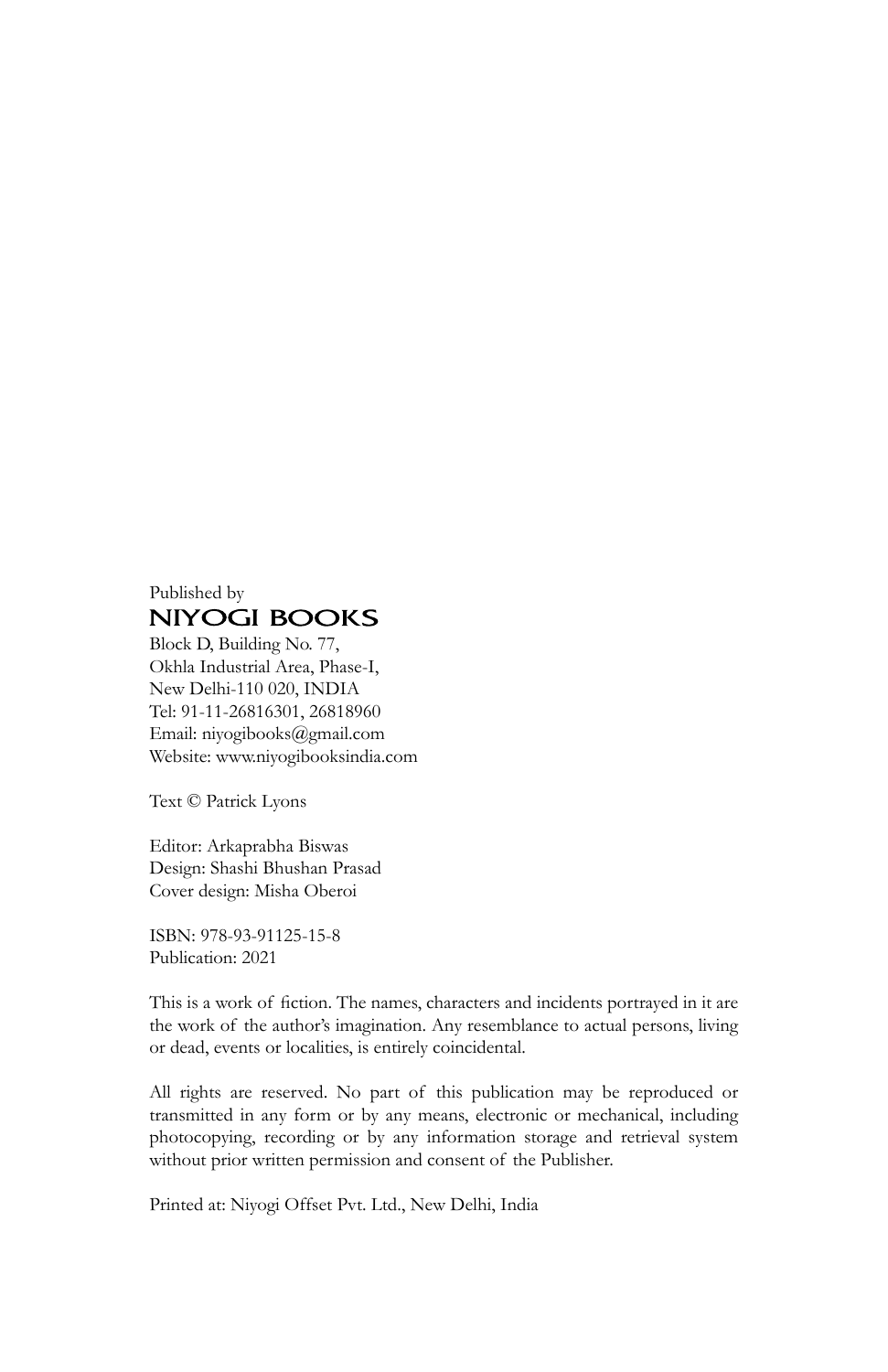*To Malcolm and Ilka, for the ball curry and coconut rice, and to Olivia, who really spiced things up.*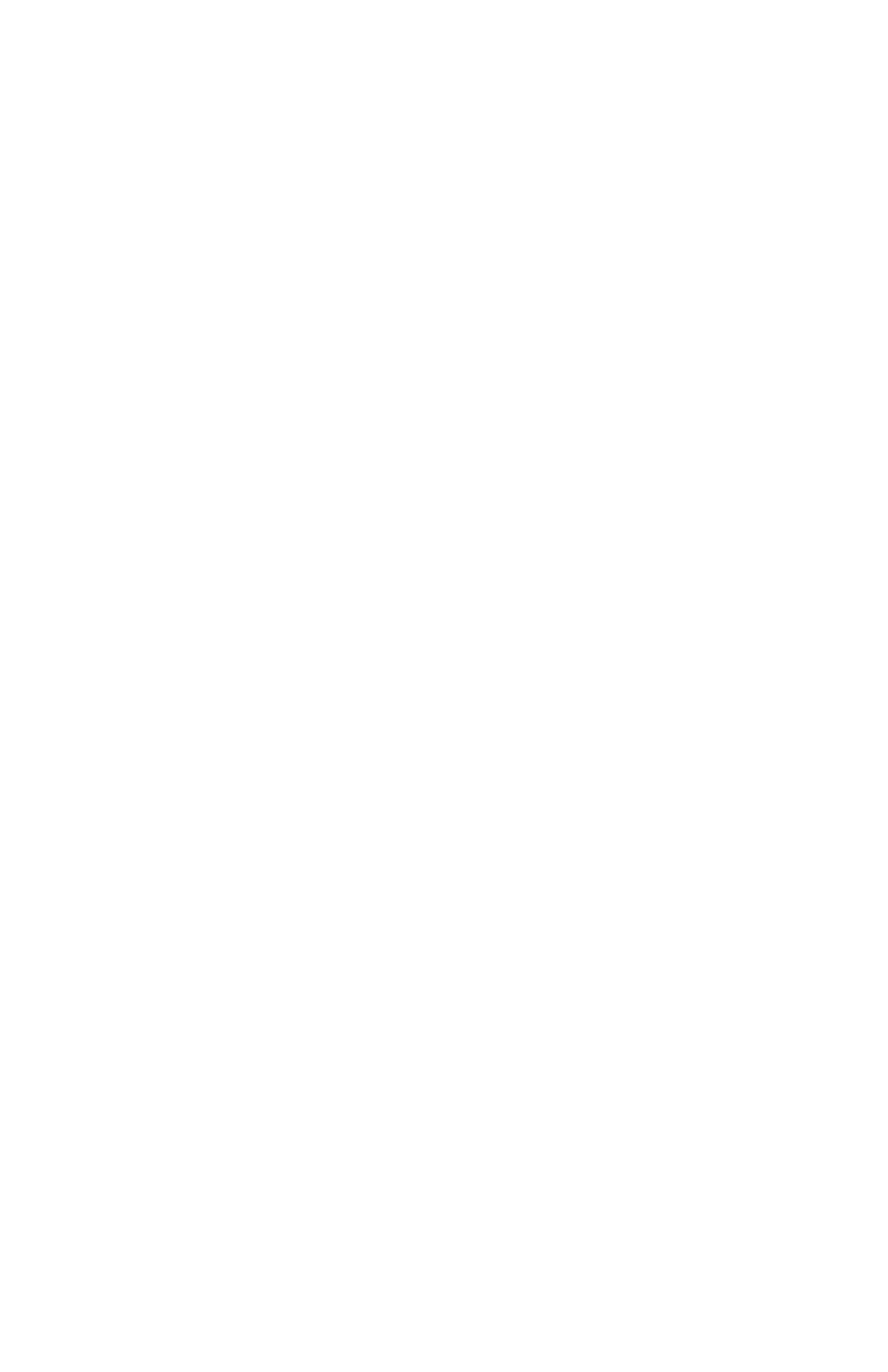### **Prologue**

The crew had assembled at the red sandy base of Uluru shortly after sunrise, fronting a growing queue of tourists The crew had assembled at the red sandy base of Uluru eager to scale the famous rock before the ban on climbing was imposed. Animated chatter, trilling of different languages grated against the silent still of the land. In the middle distance, a mob of kangaroos lazed in the long shadows cast from an outcrop of stubby bush, as if anticipating the heat to come.

She peered upwards through a squint, shading her eyes from the reflective brilliance of the rockface and grimaced at the steepness of the climb. A steel chain had been erected to help people with the first part of the ascent, though it didn't make climbing any more appealing. The last thing she wanted was to undergo any unnecessary physical exertion; she hadn't felt well again this morning.

It wasn't just the nausea this time, it was something more. Just a feeling, like an animal sensing a predatory ambush. Every now and then she would catch her breath, snap her head around and check behind her. There was never anything there, yet her spine would tingle and the hairs on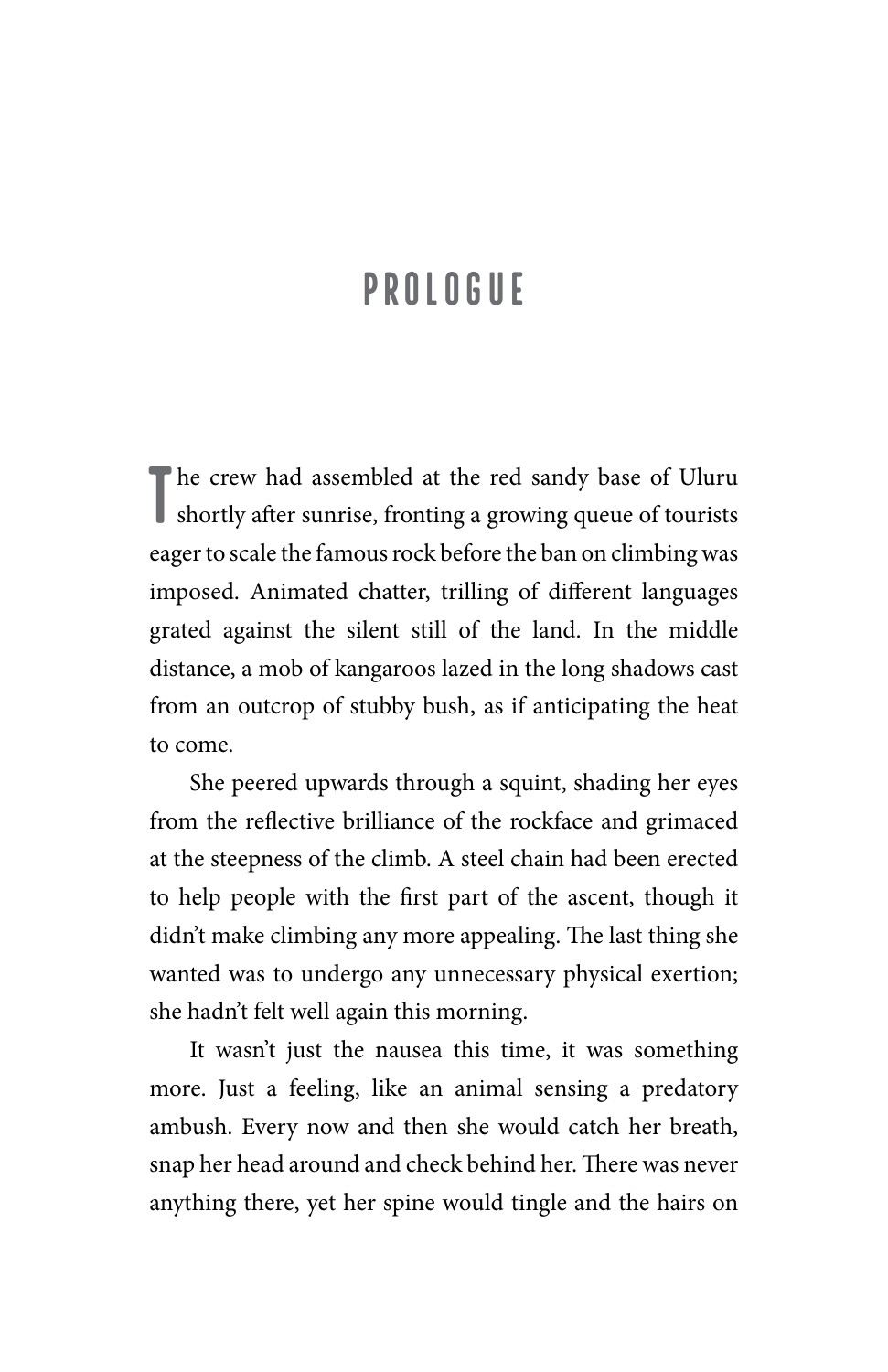the back of her neck would stand. The sensation lasted a few seconds, leaving her tense and uneasy. Her heart playing a wild rhythm.

Subhani Mehta, Bollywood's darling, tied her wavy black hair into a ponytail that reached down past her shoulder blades. She glanced back up at the steep embankment, took a deep breath and sighed. Several of the film crew surreptitiously watched as her T-shirt swelled when she inhaled. She was very watchable. Her 5/8' frame was perfectly proportioned, except for her perky breasts and large, teasing eyes. God had been generous to Subhani with these attributes. Some critics argued that she won the Filmfare Award for Best Actress, the Indian version of the Oscars, purely because of these assets. Subhani didn't give a damn what they thought, or most other people for that matter. Bracing herself with her right foot, she hoisted herself up and commenced the arduous climb.

An hour later she was sitting in a fold-out chair at the summit, holding a parasol against the sun and waiting impatiently while the film crew set up. Occasionally, she would stand up and glance around, squinting against the blinding horizon. Searching, scanning for what she didn't know. Instinctively, her hand would move towards the pendant around her neck.

When it was time, Subhani crawled into a small nylon tent that was set up as a make-do change room, but acted more like a hothouse. She emerged resplendent in a golden sequined sari with a matching midriff-length choli. A large costume diamond covered her navel. On each hand a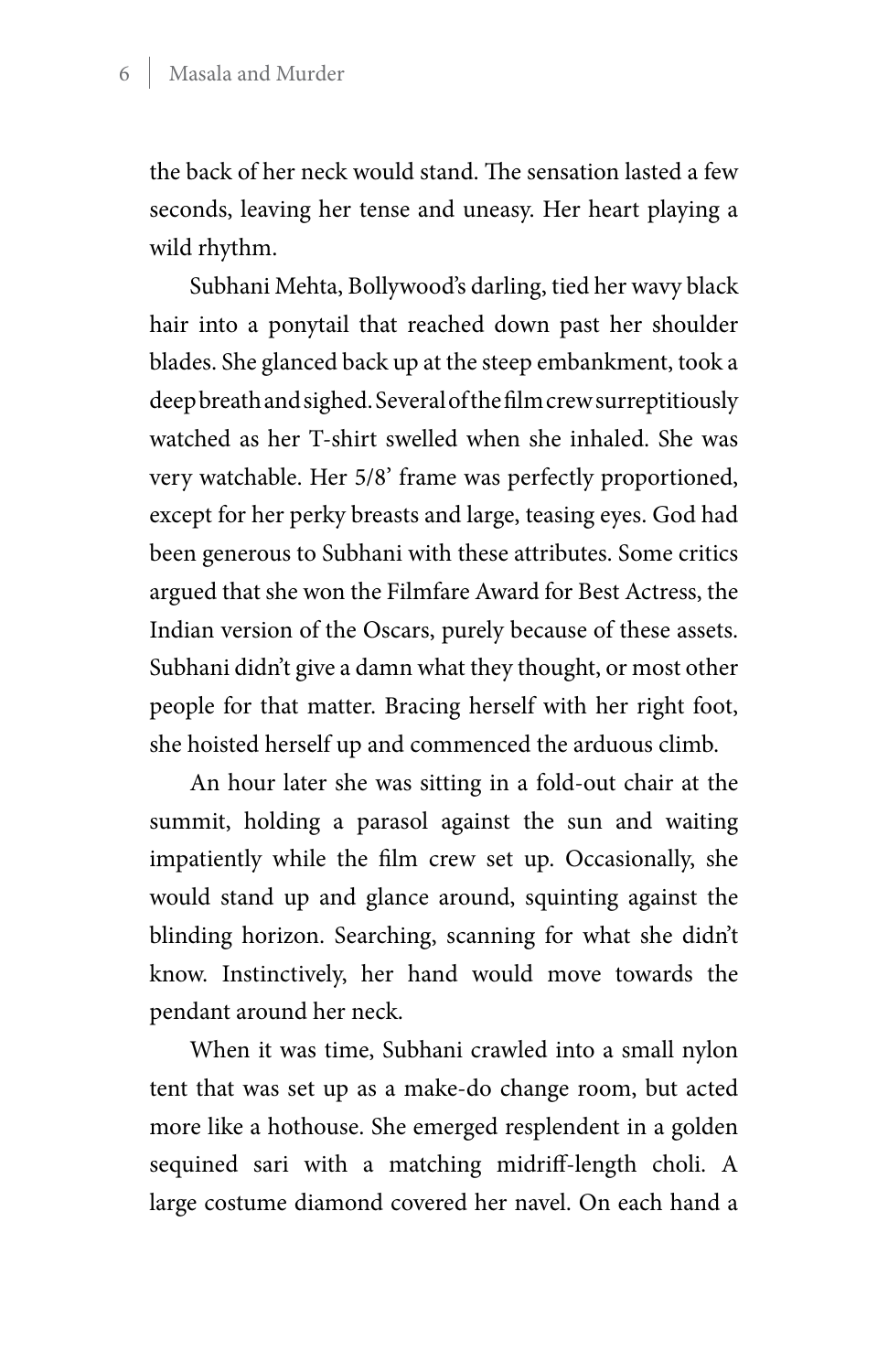collection of bangles jangled with her every single movement.

The film was much like all the other films she had been in—a romantic, action, musical, comedy drama. Elvis would've been proud. This time the film was set in Australia to capitalise on Australia's growing taste for Bollywood's 'Masala Movies'. This was the last scene, a dance sequence set on top of Uluru. She thought it a stupid idea to film up here, where they could only bring what they could carry, but the director called the shots. For now, anyway. She would make sure the imbecile wouldn't work again.

What was supposed to be a quick session had now stretched into mid-morning as the director made them repeat the scene over and over again, each time adjusting the location of the cameras or waiting for a break in the conga-line of climbers so that they would not appear in the background. Subhani wasn't used to being treated like this, being made to wait between takes in the heat like some common *chokri*  from the slums. She strummed her fingers impatiently on the arm of her chair and rehearsed the ultimatum she would give to the film's producer. By now, the silk sari stuck to her back with sweat.

Finally, the director called them to attention again. This would be the eighth take and hopefully the last. The background dancers took their positions in a crescent around Subhani. The sequence was relatively simple, a fusion of traditional poses and modern funky dance moves that would end with Subhani crouching on the ground, and the background dancers folding in around her, like a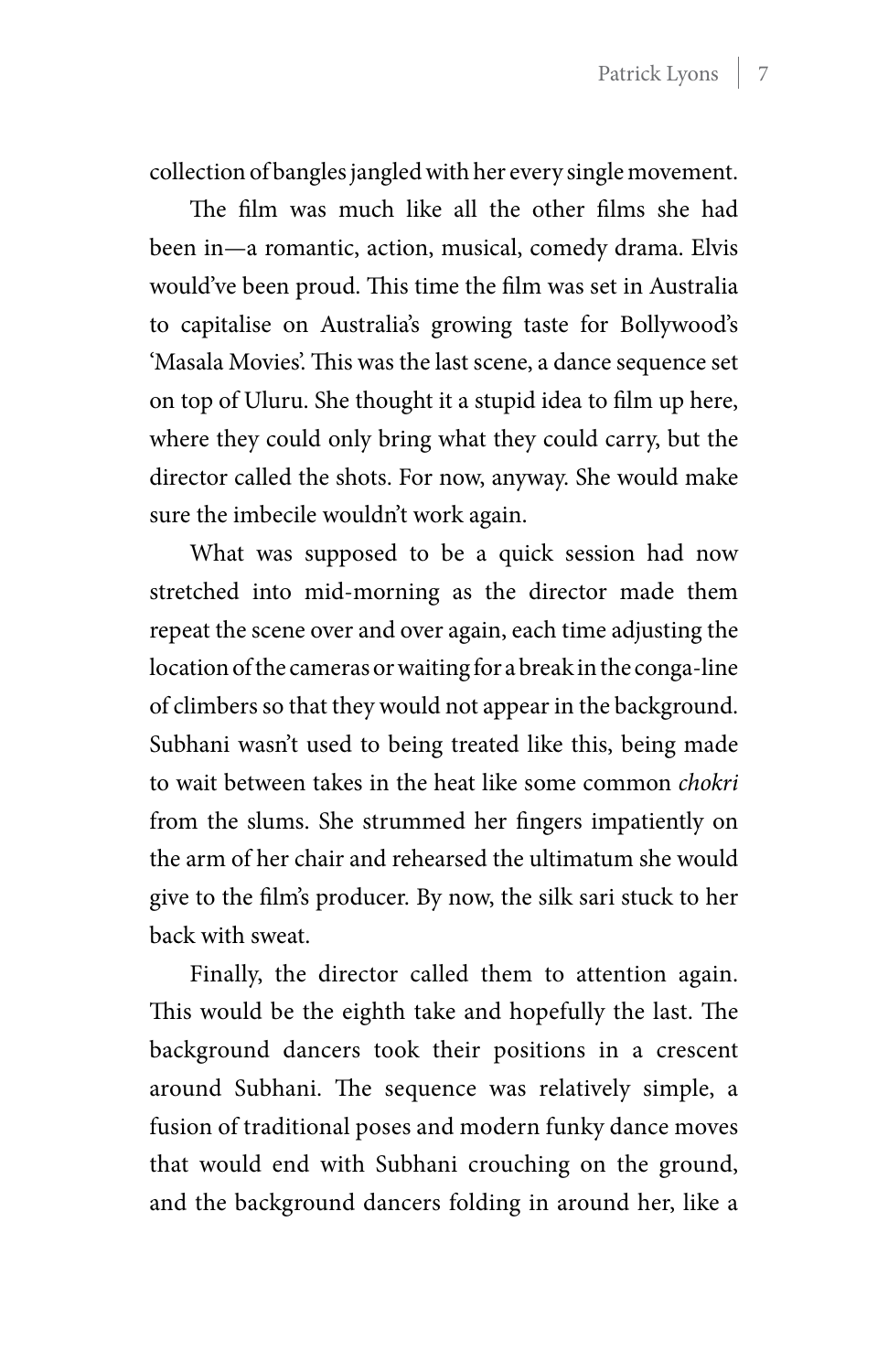flower closing up for the night. The speakers on the small stereo crackled as the high-pitched recorded music began to play. The full soundtrack would be dubbed in during post-production.

'Rolling', called the director, and pointed to the performers. They moved in unison.

The sequence was going well and Subhani's last move was to crouch down. It was then that she felt it. Her heart started to pound uncontrollably, painfully, wrenching itself against her ribcage, as if trying to escape. Wide eyed, she gasped for air, but her lungs refused to be filled. Her mind raced with adrenaline-fuelled panic. Instinct commanded her to flee, an instruction her body couldn't obey as her legs buckled beneath her. She gave a final, hollow scream, grasping for the pendant around her neck as she fell. Her sari folded in on itself as she crumbled to the ground, her bangles rattling as she hit the rock.

 $\hat{\mathbf{e}}$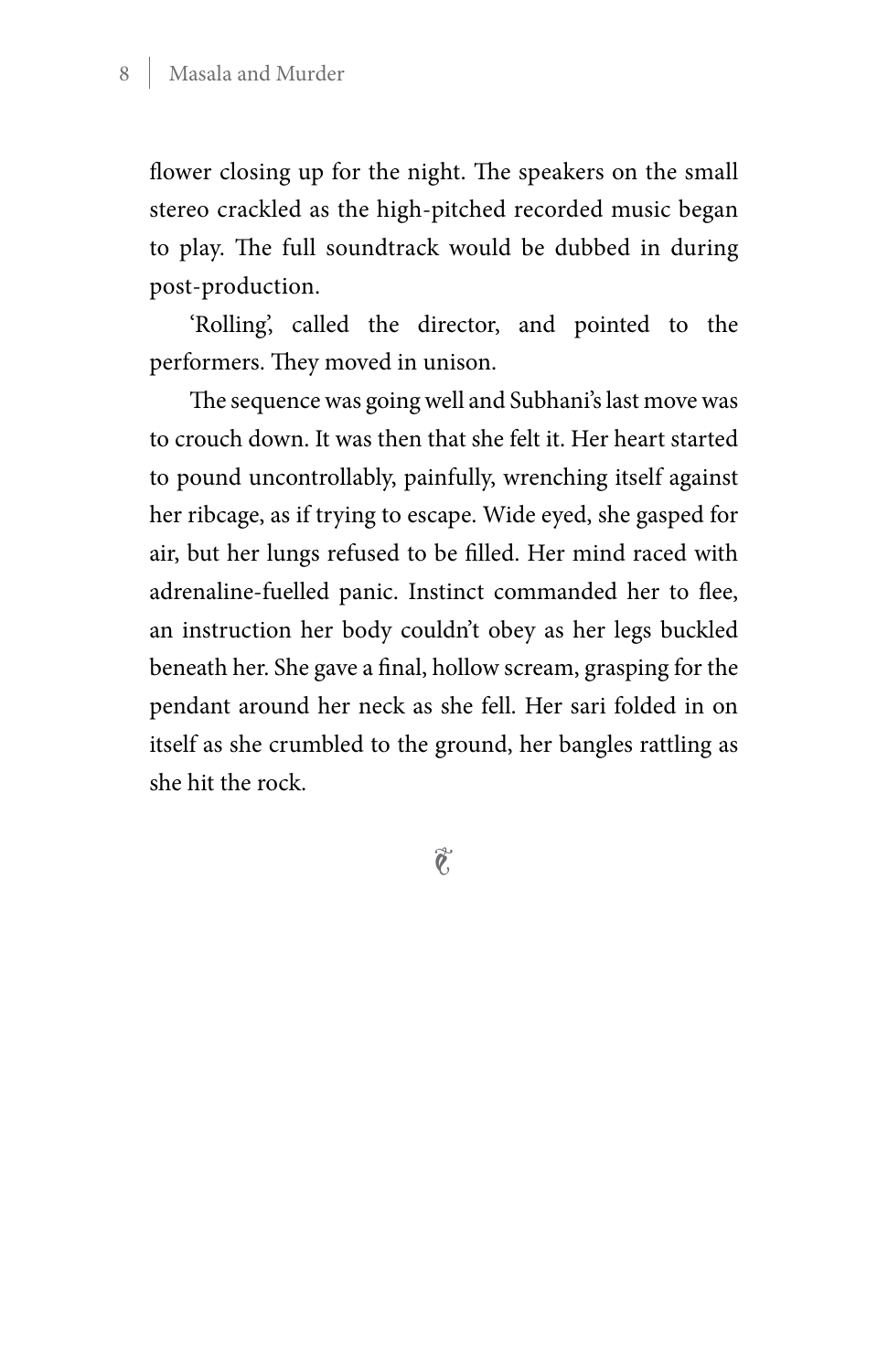#### **Chapter 1**

If was my second death threat this year. Any more could become a habit. I played the message again. t was my second death threat this year. Any more, and it

'You're gonna die, you bastard. You tried to take us down, now we gonna take you down. We know where you live.'

The voice was young, a strong Indian accent. He sounded agitated and nervous, racing to get the words out, making his pitch higher than what it might normally be.

'So, what do you think?' I asked Bec.

'Well, it sounds kinda serious. They know who you are and they've got your mobile number. I wouldn't be surprised if they really do know where you live.' Senior Sergeant Rebecca McAdam never beats around the bush, even when she is off-duty.

'If I were you, I'd stay away from that shack you call a home for a little while,' she said with a tone that meant she was only half joking. Bec leaned forward and placed her empty glass on the coffee table between us. She sat back and folded her legs up beside her on the couch, forcing her skirt to ride high on her thigh. I tried not to look but stole a glance anyway.

We'd graduated from the Victorian Police Academy at Glen Waverley together. Twenty-two and naive, proud to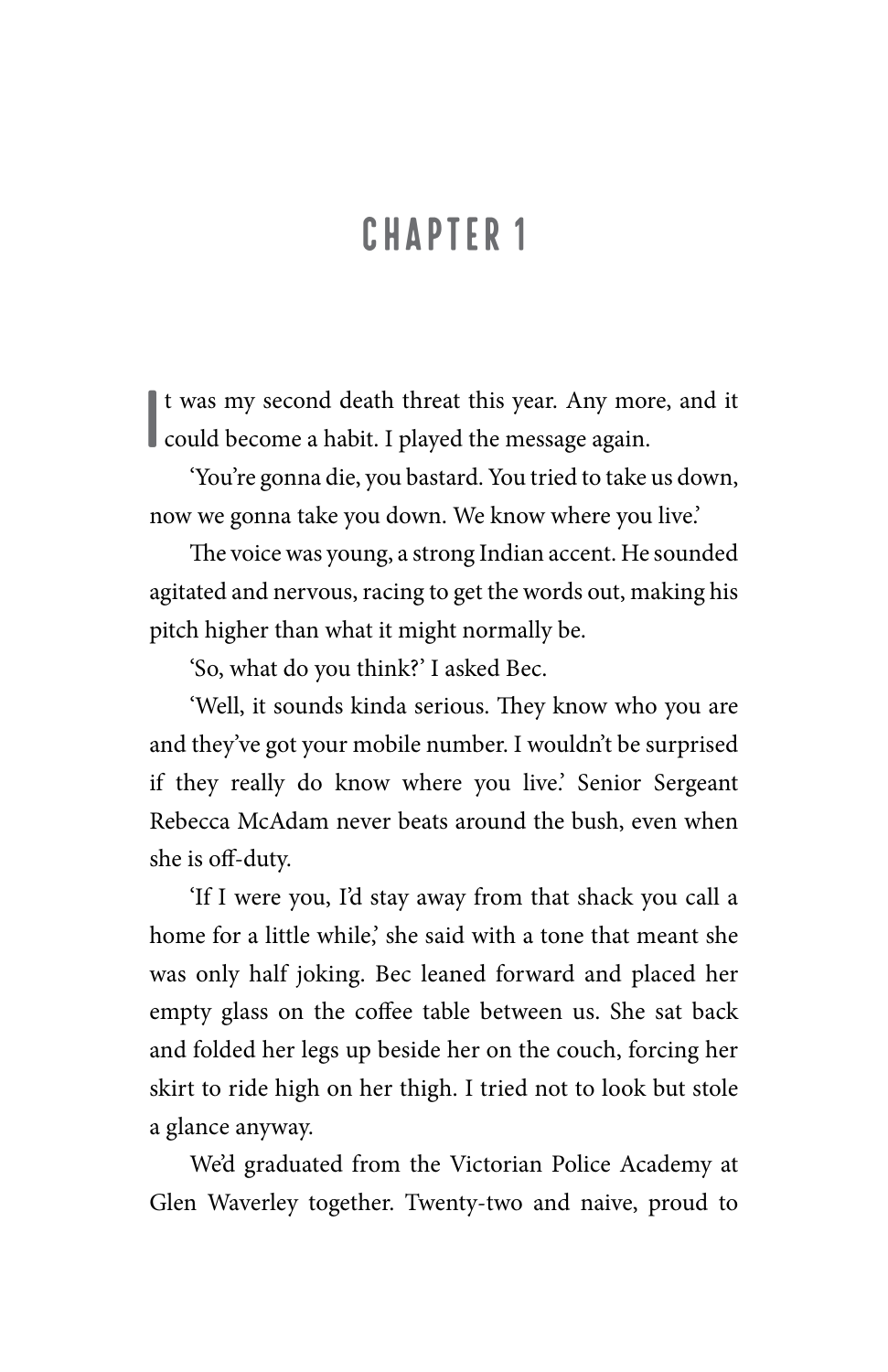wear the blue uniform. Fifteen years on she was still enjoying the job, the uniform. I had lasted only six before going private, though not by my own choice.

'You think so?' I asked sceptically as I topped her glass with more wine.

Bec reached for her refilled glass, gasped in mock horror at the generosity of my pour. She held it up and peered through it, distorting her face from my perspective.

'I know what you're trying to do, Sam Ryder, and you're not going to get me drunk.' Her left index finger wagged at me slowly, playfully.

I put on my '*who, me?'* face, the same expression a child wears when caught red-handed doing something wrong. I was just as convincing.

'Yes, you can stay here tonight.' The finger stopped wagging and pointed to where I was sitting, 'On that couch!'

We shared a laugh. I had spent the occasional night here before, but never on the couch.

'Seriously though, do you want us to do anything about this?' She asked, after taking a long sip. There was a subtle change in her tone, a hint of concern.

I knew exactly who had left the message. 'No, it's just a gang of kids I pissed off during the last job. They'll cool off soon enough. But thanks, Bec, I will stay here tonight,' I said.

'You're welcome. After all, I wouldn't want them to smash that pretty-boy face of yours.' Now she was taking the piss. On the force my nickname had been 'Brasco' because someone had remarked that I looked like a brown version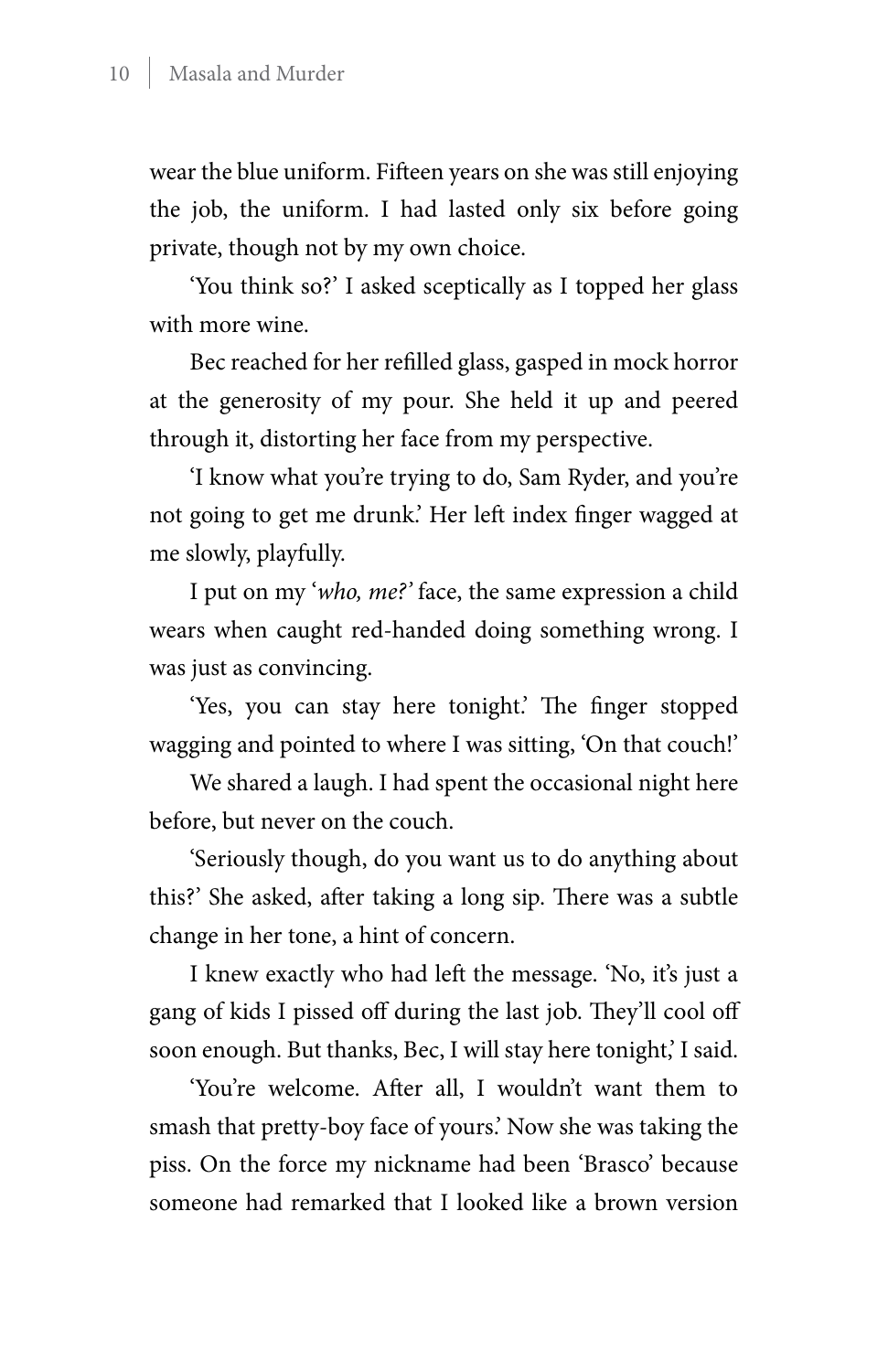of Johnny Depp in the film *Donny Brasco*. I didn't mind the ribbing. It meant I was accepted as part of the group and, privately, I liked the comparison. We shared the same dark hair and eyes, high cheekbones and boyish smile, although I figured I was a little taller and bigger across the shoulders. I'd never been named as the 'Sexiest Man of the Year', however, so I guess Depp could rest easy.

Back then my partner was a guy called Brian McCann, a rottweiler red-head whose bite was definitely worse than his bark. Naturally, people called him 'Bluey'. Brasco and Bluey. Not quite Starsky and Hutch.

We worked well together, shared the same thinking. It helped us react quickly when trouble happened. In hindsight, perhaps we were too much alike? Both 'act now and suffer the consequences later' type of guys. Who knows, if we'd acted differently that day I may still be in the force? I'd wondered about that often over the years. Not that I regretted my actions, just the effect they had on my bank balance.

Since then I'd learned to be more circumspect, more cautious. *You have to be in my kind of work*. No partners, no backup. Although every now and then I regressed. A not-so-old dog with old habits. That's probably why I got the death threats.

The bottle had a few dregs, which I drained into my glass.

'Shall I open another?' I asked, holding up the empty one.

Bec downed her nearly full glass in one action, the trait of a long-serving police officer, and waved the empty glass in front of me.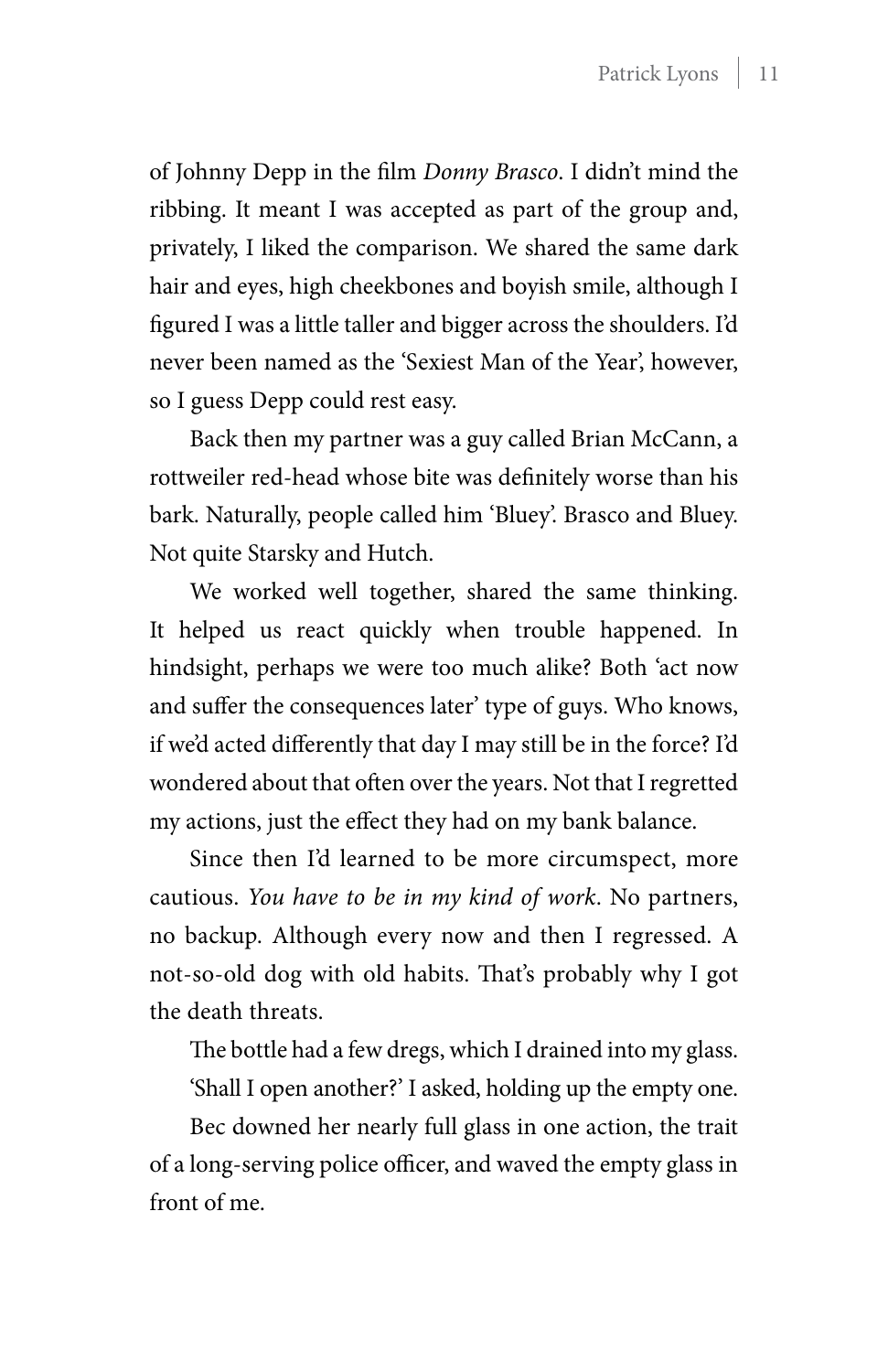'Splishy-splashy,' she said.

I woke up the following morning feeling a little woolly, looked across at Bec and remembered the first time I saw that little mole on her back, the sheet only covering her from the waist down. I traced my finger down the curve of her spine. She gave a small groan—hangover head—and turned towards me. Her long brown hair fanned out over the pillow and her green eyes took a little while to focus on me. In the morning light her face was soft, kind. Not the poker face she put on with her uniform. I liked her face, a lot. It was her eyes and her smile. They held a mischievous lustre. When she looked at me through the corners of her eyes, she was sexy. When she laughed, it was electric.

I missed mornings like this. That first moment waking next to someone that you care for, the bed warmed by two bodies. I moved closer and kissed her shoulder, then drew even closer and kissed her neck, then her cheek. Bec stroked my face, gently, like I was a puppy, then said the three magic words.

'Make me coffee'

\*\*\*

Bec's flat was just off Church Street, in the trendy part of Richmond. Once a hovel, where if the gangs didn't kill you the cholera would, Richmond was now the place to be seen pouting into your café latte. Occasionally, we would play 'spot the celebrity' and watch Melbourne's beautiful people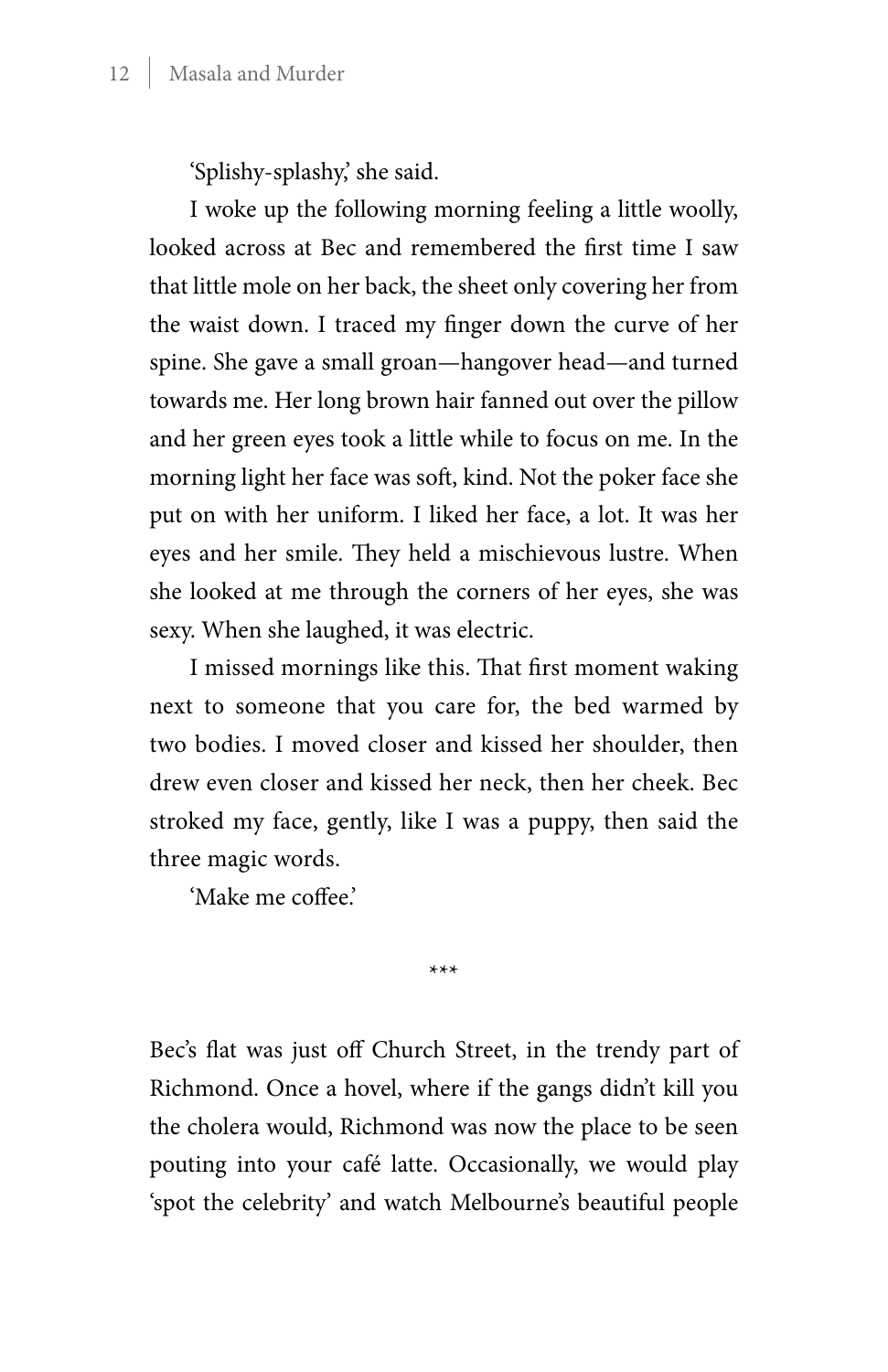prance between the apparel shops that lined the strip. I lived in the back streets of Collingwood, about 3 kilometres from Bec's flat. It wasn't quite as nouveau-riche as Richmond, but lately some parts of Collingwood had scrubbed up nicely. My part was still sleeping it off.

I arrived home about an hour later, freshly showered but in yesterday's clothes. My house looked the same as all the others down the street: a narrow, single-fronted weatherboard built before the First World War. Off-white paintwork with highlights of inner-city grime, a faded green tin roof pockmarked with rust. The house needed work when I bought it and needed much more now. It leaned a little to the left, much like me. In winter it would huddle up to itself so tightly, the front door would jam. In summer it would relax and sag, like a fat man undoing his belt.

There was no post in the letterbox, which was good. The only snail mail that arrived were bills and bank statements. One demanding amounts of money that the other informed I didn't have. I opened the front door and adjusted my eyes to the gloom of the windowless hallway that ran the length of the house. A blinking red light at the end of the passage grabbed my attention, like a lighthouse in the night. The landline was supposed to add a more professional and formal feel to my business than just a mobile. The flashing light meant it had been rung at least twice, with two messages waiting. Hopefully, there would be some work. My last case finished a couple of days ago and there was nothing else on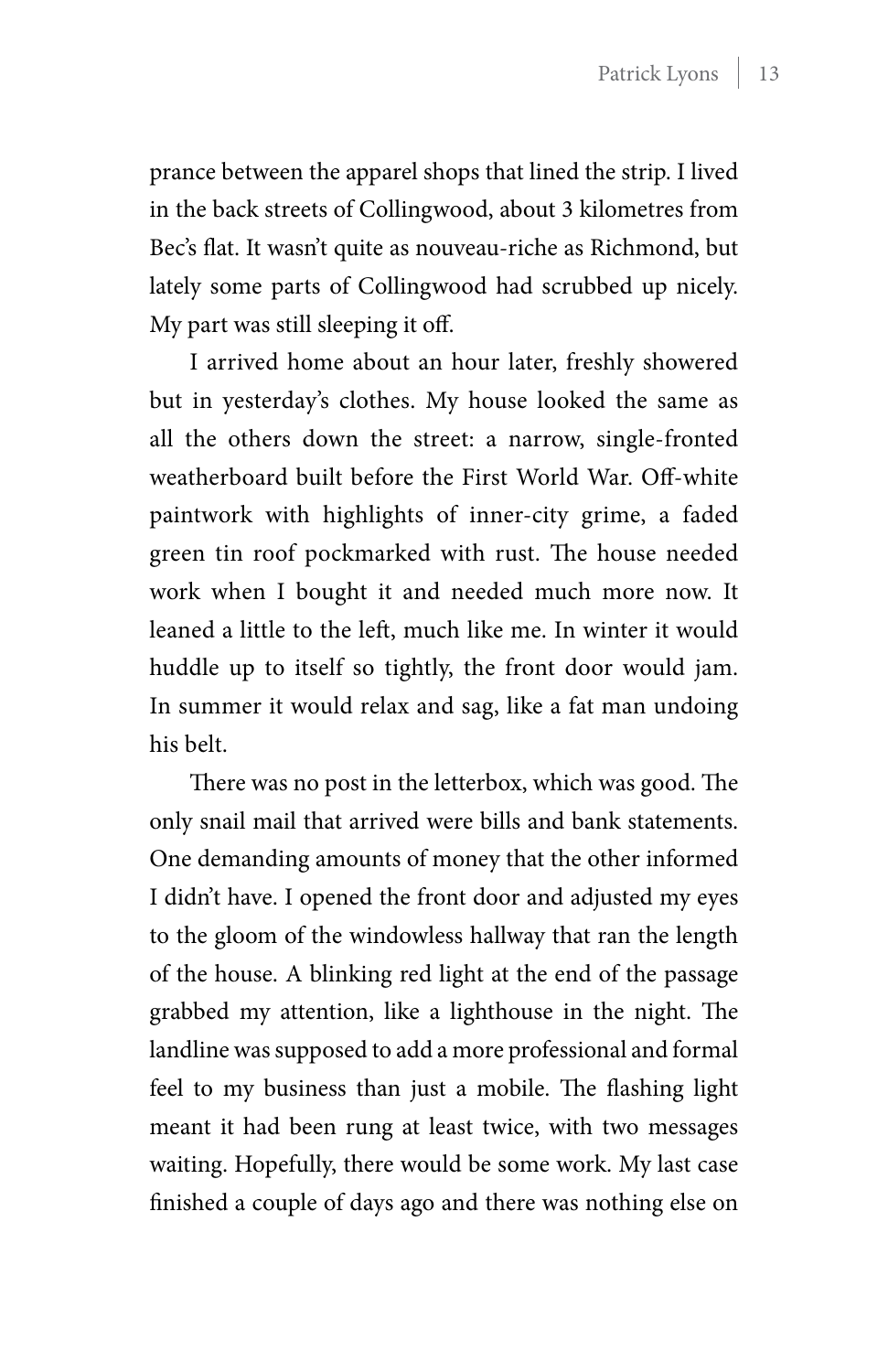the horizon. I walked down the hallway, pressed the button marked 'Messages'.

The first message was from a Vivienne Fredricks—a polite, efficient message. She left a phone number and asked me to call her back. The second message came from a familiar voice.

'We know who you are. You're a dead man.'

A chill crept down my spine. If they had my landline number then they definitely had my address. My first thought was to call Bec, in her official capacity. Then I thought again and figured I could handle it myself; give them a couple of days to settle down. Instead, I called Vivienne Fredricks.

 $\hat{\vec{Q}}$